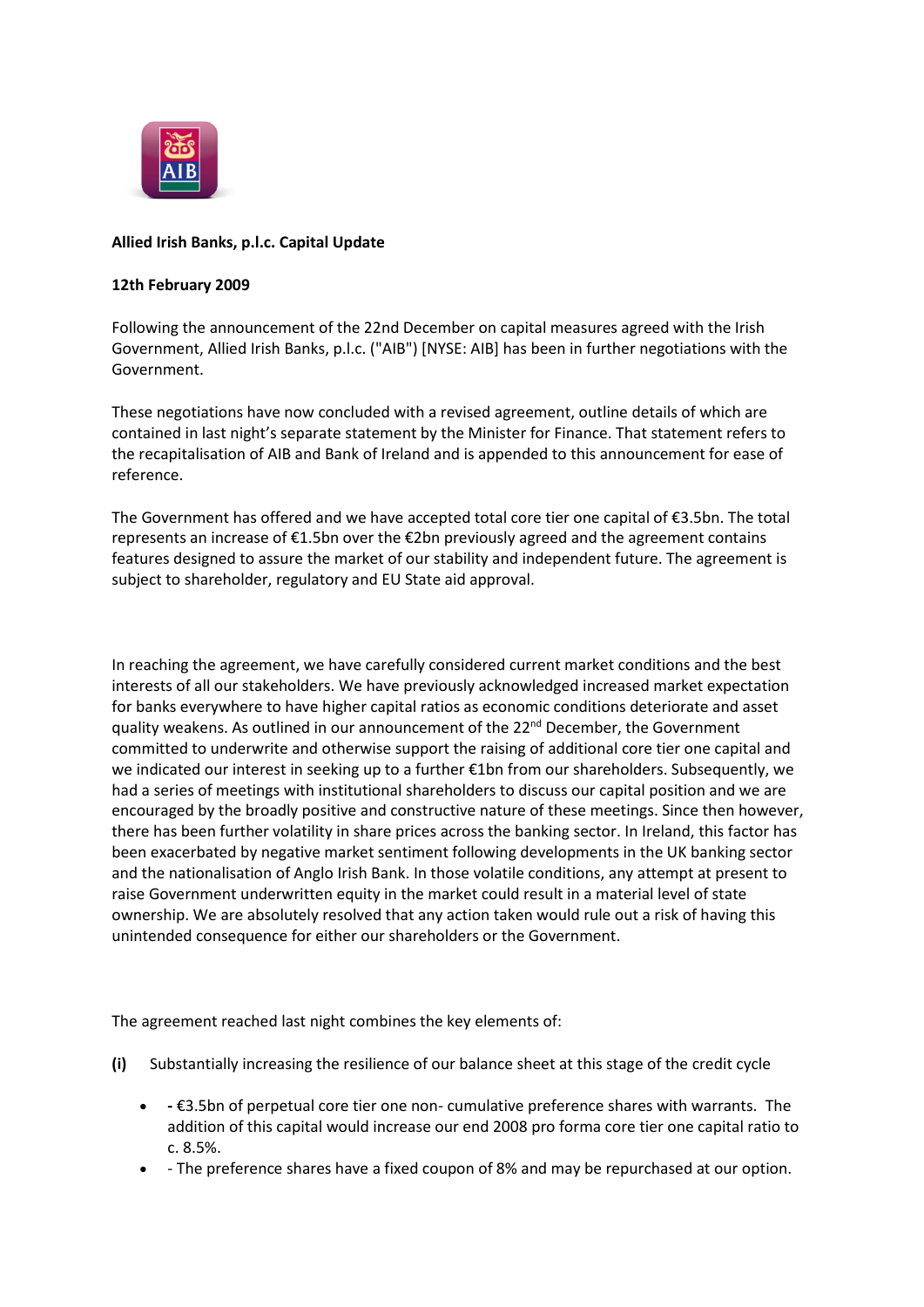- **-** The Government, as a matter of priority, is to examine and produce proposals for the management and reduction of risks in respect of the banks' property and land development portfolios. This process will be informed by international developments and ongoing work at the level of the European Central Bank and the EU.
- **(ii)** Strongly protecting shareholder interests
	- **-** Government is entitled to warrants over new units of ordinary stock representing 25% of existing share capital as enlarged by the warrants, exercisable after 5 years.
	- **-** Government entitlement to warrants will be reduced pro rata to a minimum of 15% of existing share capital as enlarged by the warrants in the event that AIB raises new core tier one capital of up to  $\epsilon$ 1.5 bn prior to 31<sup>st</sup> December 2009.
	- **-** Government entitled to exercise only half of the voting rights attached to the new units of ordinary stock issued on exercise of the warrants, with full voting rights restored to this stock on disposal by the Government.
- **(iii)** Voting rights while any of the already described preference shares are outstanding
	- **-** Government to have 25% of total ordinary voting rights in respect of certain functions including change of control and board appointments
- **(iv)** A review to be completed by mid April 2009 of the Government Guarantee Scheme
	- **-** The Government will examine how the Scheme could be revised subject to European Commission approval and consistent with EU State aid requirements, in ways which include supporting longer term bond issuance by the covered institutions. This would be in line with international and EU trends where the average term of State cover for bond issues extends beyond 2010.
- **(v)** A bank customer package
	- **\*** The initiatives contained in this package are in line with our ambitions for our business and are positive for the economy, our shareholders and staff.

We are currently in a close period and details of our current trading and outlook will be provided at the time of our 2008 audited results presentation on 2<sup>nd</sup> March.

Commenting on today's announcement, Eugene Sheehy, AIB Group Chief Executive, said "*I welcome this initiative and consider that it strongly supports the vital objective of improving market*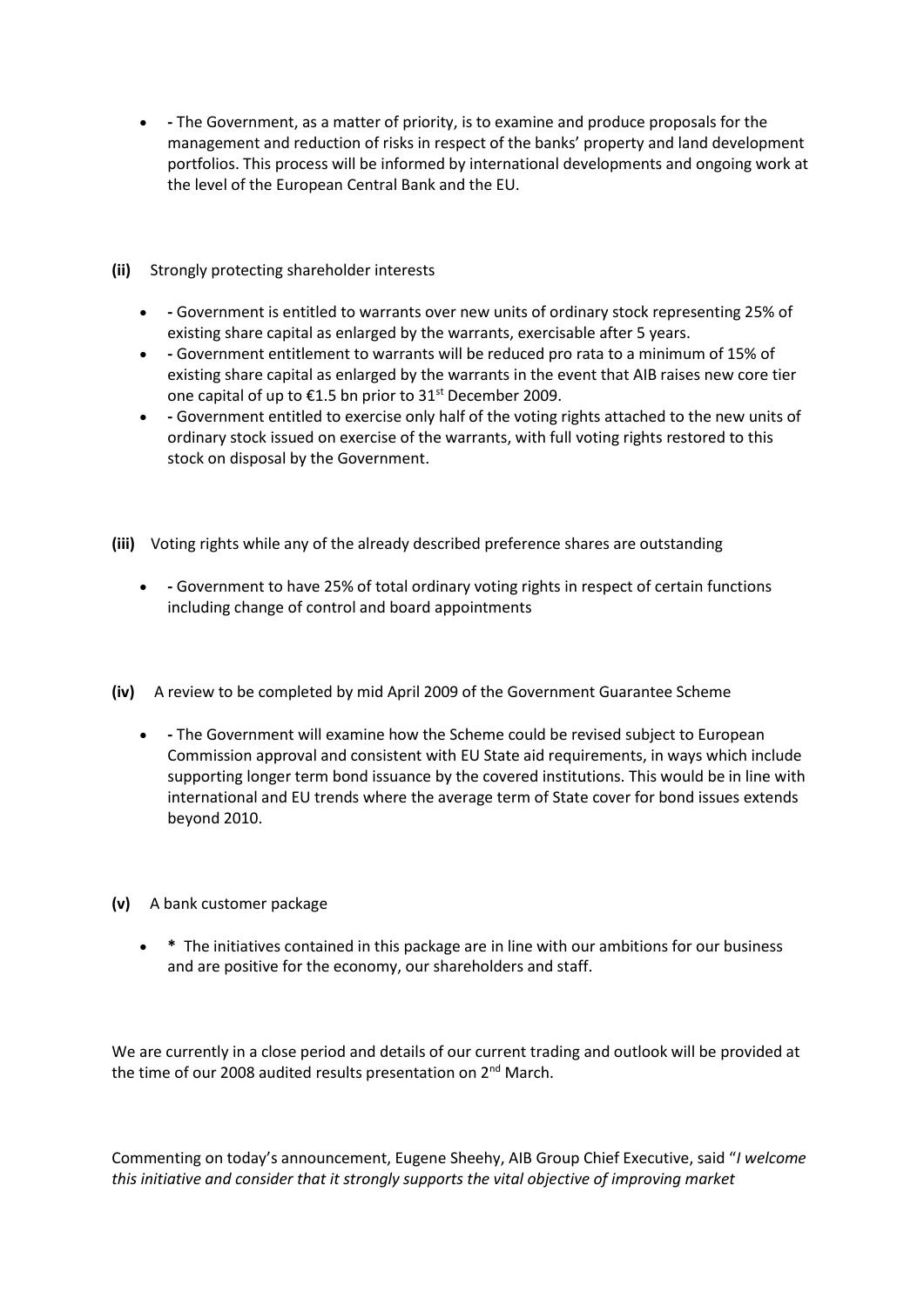*confidence in Ireland, our banking system and AIB. I thank the Government for the positive and commercial approach taken in reaching this agreement".*

Eugene Sheehy, John O'Donnell and Alan Kelly will host a conference call for analysts and investors tomorrow, 12th February at 08.00 GMT

### **CONFERENCE CALL DIAL-IN DETAILS:**

Please dial in 5 to 10 minutes prior to start time

#### **Title: AIB Capital Update – access code 653816**

| Republic of Ireland | +353 (0) 1 4860917   |
|---------------------|----------------------|
| UK                  | +44 (0) 20 7138 0814 |

#### **Replay facility available until midnight 18th February 2009 – access code 5549638#**

| Republic of Ireland | +353 (0) 1 659 8321  |
|---------------------|----------------------|
| UK                  | +44 (0) 20 7806 1970 |
| <b>USA</b>          | +1 718 354 1112      |

*-ENDS-*

#### **For further information please contact:**

Alan Kelly General Manager, Group Finance AIB Group Bankcentre Ballsbridge Dublin 4 Tel: +353-1-6600311 ext 12162

or

Catherine Burke Head of Corporate Relations AIB Group Bankcentre Ballsbridge Dublin 4 Tel: +353-1-6600311 ext 13894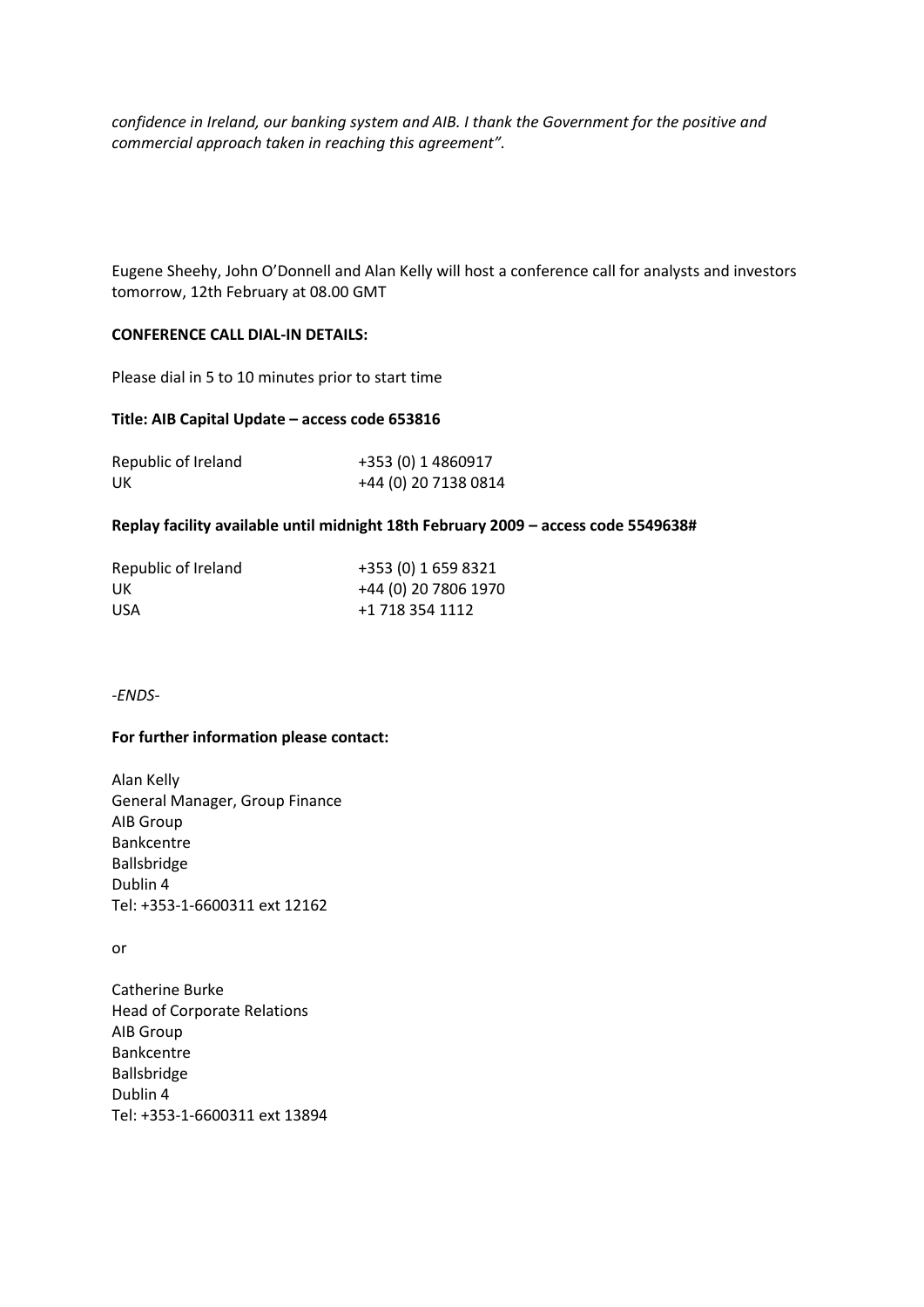### **For Reference only - copy of Minister's statement – 11th February 2009**

## **Government Announcement on Recapitalisation of Allied Irish Banks and Bank of Ireland**

## **Recapitalisation Package**

The Minister for Finance today announced that the Government has agreed the recapitalisation terms to be offered to Allied Irish Bank and Bank of Ireland. This follows the earlier Government announcement of 21 December 2008.

In view of the continuing turmoil in global financial markets, the Government initiated further intensive discussions with Allied Irish Bank and Bank of Ireland with a view to securing the position of these two banks. As a result of these discussions, the Government has decided on a comprehensive recapitalisation package which will reinforce the stability of our financial system, increase confidence in the banking system here, and facilitate the banks involved in lending to the economy.

The main features of the Government's investment are as follows:

- The Government will provide €3.5bn in Core Tier 1 capital for each bank.
- In return for the overall investment the Minister will get preference shares with a fixed dividend of 8% payable in cash or ordinary shares in lieu. These preference shares can be repurchased at par up to the fifth anniversary of the issue and at 125% of face value thereafter.
- The Minister can appoint, in total, 25% of the directors to both banks.
- The Minister also gets 25% of total ordinary voting rights in respect of change of control and board appointments.
- Warrants attached to the Preference Shares give an option to purchase up to 25% of the ordinary share capital of each bank existing on the date of issue of the New Preference Shares. The strike price of the first 15% of the Warrants exercised by the State shall be €0.975 for AIB and €0.52 for BOI. The strike price of the balance of the Warrants shall be €0.375 for AIB and €0.20 for BOI.
- If the bank redeems up to €1.5bn of the State investment in New Preference Shares from privately sourced Core Tier 1 capital prior to 31 December 2009, then the Warrants will be reduced pro rata to that redemption to an amount representing not less than 15% of the ordinary shares of the bank.
- The recapitalisation programme will be funded from the National Pensions Reserve Fund. €4 billion will come from the Fund's current resources while €3 billion will be provided by means of a frontloading of the Exchequer contributions for 2009 and 2010. The necessary amending legislation to the National Pensions Reserve Fund Act will be introduced shortly.

The State does not intend to take control of these banks. Following this recapitalisation, the State will not hold ordinary shares in either bank (other than existing NPRF holdings), but it will have an option to buy shares in five years time at a predetermined strike price, thus providing the State with the potential for a significant return.

The recapitalisation package has been recommended to the Minister by the Governor of the Central Bank, the Financial Regulator, his financial advisors and the National Treasury Management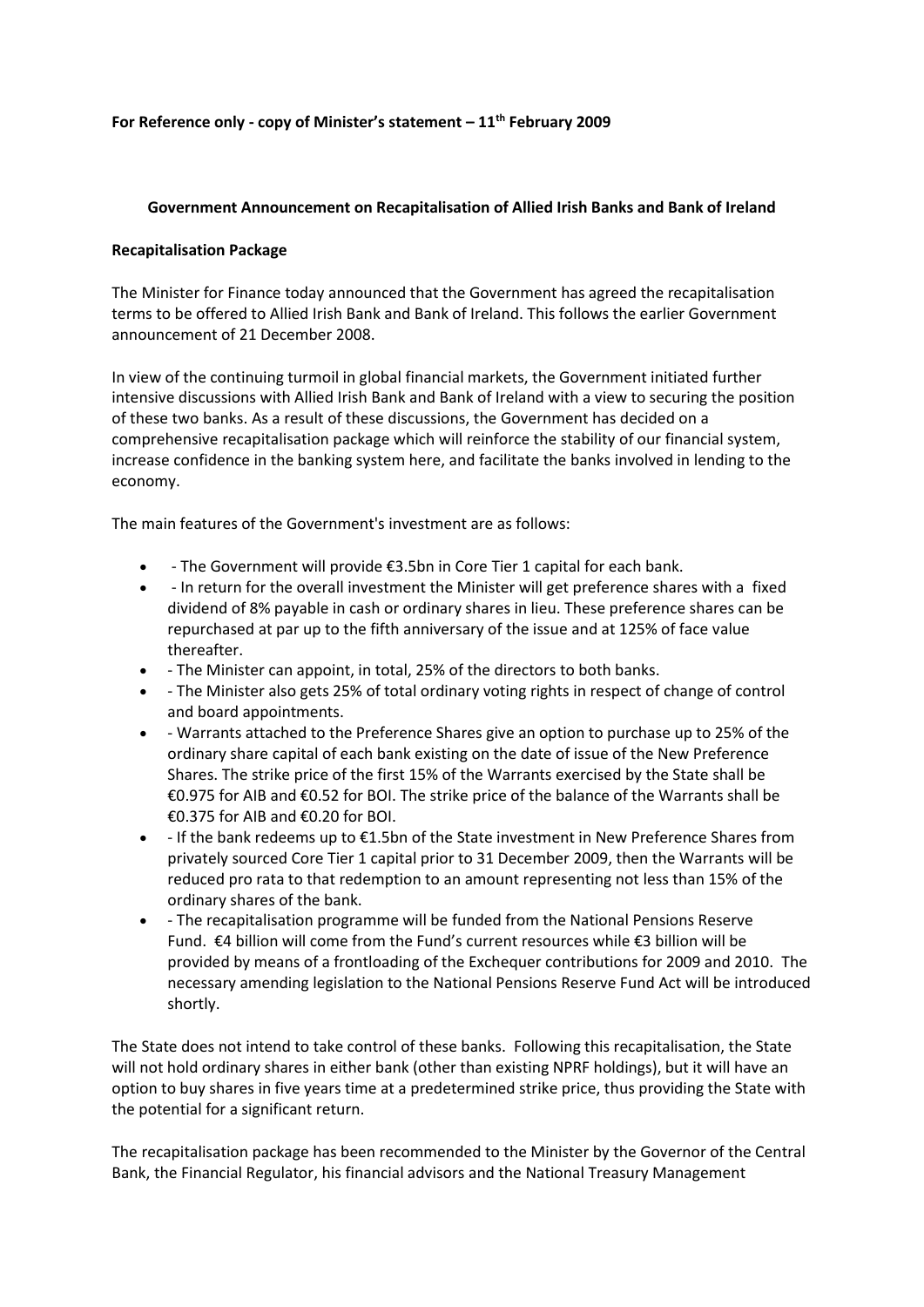Agency. The Financial Regulator has confirmed that the Preference Shares qualify as Core Tier 1 Capital. The recapitalisation package is subject to regulatory approval and the approval of the ordinary shareholders at general meetings which will be convened without delay. The proposals announced today have also been designed having regard to the European Commission Recapitalisation Communication and are subject to EU State aid approval.

The Government is also in discussions with the other covered institutions (Irish Life and Permanent, EBS and INBS) concerning their respective capital positions and about the review of the guarantee scheme. Anglo Irish Bank, now under full public ownership, will continue to trade as a going concern.

### **Guarantee of Longer Term Instruments**

In the context of the six month review of the guarantee Scheme to be completed by mid-April 2009 the Government will examine how the Scheme could be revised subject to European Commission approval and consistent with EU State aid requirements, in ways which include supporting longerterm bond issuance by the covered institutions. This would be in line with international and EU trends where the average term of State cover for bond issues extends beyond 2010.

# **Proposals for Dealing with Certain Assets**

The Government is conscious that in current market circumstances there is a need to bring greater certainty and transparency to the operations of systemically important financial institutions, in particular in relation to specific asset classes currently perceived as carrying a higher than average risk. The Irish financial institutions have little or no exposure to the sort of complex financial instruments which are weighing on the balance sheets of many banks internationally. However, Irish institutions have engaged in lending for land and property development, which exposes them to specific risk at a time of falling property prices and difficult economic conditions.

The Government will examine proposals for the management and reduction of risks within financial institutions with respect to these specific exposures, having regard to international developments. Ongoing work at the level of the European Central Bank and in the EU will inform the process. The Minister for Finance will be carrying forward this work to produce proposals as a matter of priority.

### **Bank Customers Package**

The recapitalised banks have reconfirmed their December commitment to increase lending capacity to small and medium enterprises by 10% and to provide an additional 30% capacity for lending to first time buyers in 2009. The banks have committed to public campaigns to actively promote their lending to these sectors. If the mortgage lending is not taken up, then the extra capacity will be available to SMEs. Compliance with this commitment will be monitored by the Financial Regulator. A €100m environmental and clean energy innovation fund is also being established by each bank.

Statutory codes of practice on business lending and mortgage arrears have been finalised and will be published by the Financial Regulator this week. The business lending code will require banks to offer annual review meetings, to inform customers of the basis for decisions made and to have written procedures for the proper handling of complaints. Where a customer gets into difficulty the banks will seek to agree an approach to resolve problems and provide reasonable time and appropriate advice.

Under the mortgage arrears code where a borrower is in difficulty the lender will make every reasonable effort to agree an alternative repayment schedule and will not commence legal action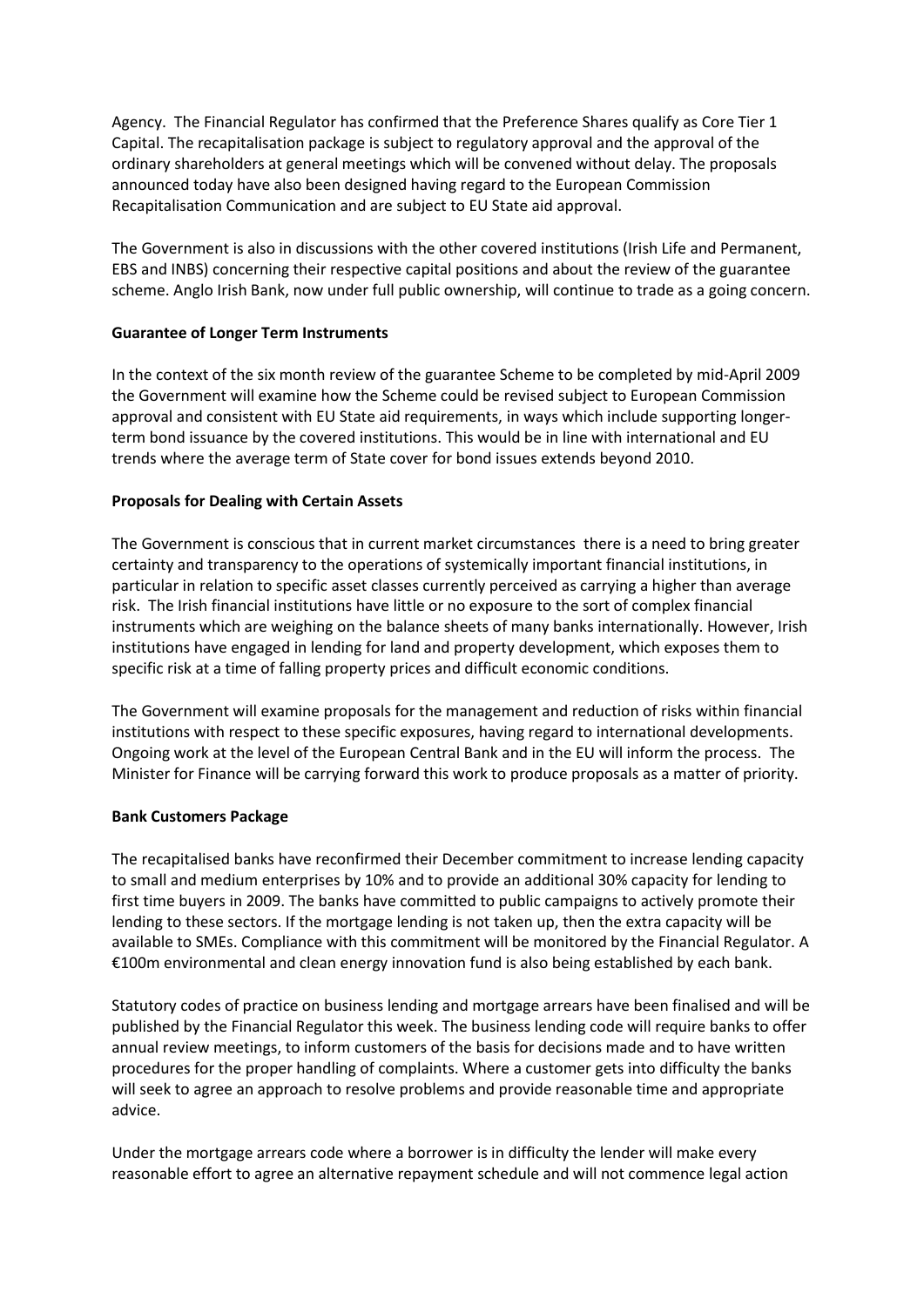for repossession until after six months from the time arrears first arise. The two recapitalised banks will not commence court proceedings for repossession of a principal private residence until after 12 months of arrears appearing, where the customer continues to cooperate reasonably and honestly with the bank. The recapitalised banks have, in addition, assured Government that in the normal course of events they will make every effort to avoid repossessions, as has been evidenced by the low level of repossessions by them to date.

The availability of a pool of skilled support for major companies and construction projects is an essential component of Ireland's attraction as a business location. The recapitalised banks have agreed to work closely with the IDA, Enterprise Ireland and with State agencies to ensure the supply of appropriate finance to contractors engaged on major projects sponsored by them.

More generally, the banks have agreed to engage in a 'clearing group' chaired by a Government representative and including representation from business interests and State agencies. The purpose of this group will be to identify specific patterns of events or cases where the flow of credit to viable projects appears to be blocked and to seek to identify credit supply solutions. The recapitalised banks have also agreed to fund and cooperate with an independent review of credit availability which will be managed jointly by the banks, Government and business representatives.

The banks have also agreed to each provide €15m to a new seed capital fund with Enterprise Ireland, and have also committed to abide by prompt payment rules requiring payment within 30 days and an interest charge on late payments.

Full details of the Banks Customer Package are attached.

### **Remuneration**

The Government believes that pay restraint is important in the overall context of the economy and the supports being provided by the taxpayer, and will act accordingly.

The CIROC report on remuneration in banks is expected shortly. The role of CIROC is to consider the remuneration plans of each of the institutions covered by the Government guarantee. The Government is of the view that significant changes in the remuneration structures of banks are required.

However, immediately, as a step in this direction, both AIB and Bank of Ireland accept that the pay of senior executives will be curtailed. Total remuneration for all senior executives will be reduced by at least 33%. No performance bonuses will be paid for these senior executives and no salary increases will be made in relation to 2008 and 2009.

The two banks have also accepted that, for non-executive directors, fees will be reduced by at least 25%.

### **Appendix 1 Banks Customer Package**

### **1. Update on December commitments:**

### **(i) Increased credit capacity**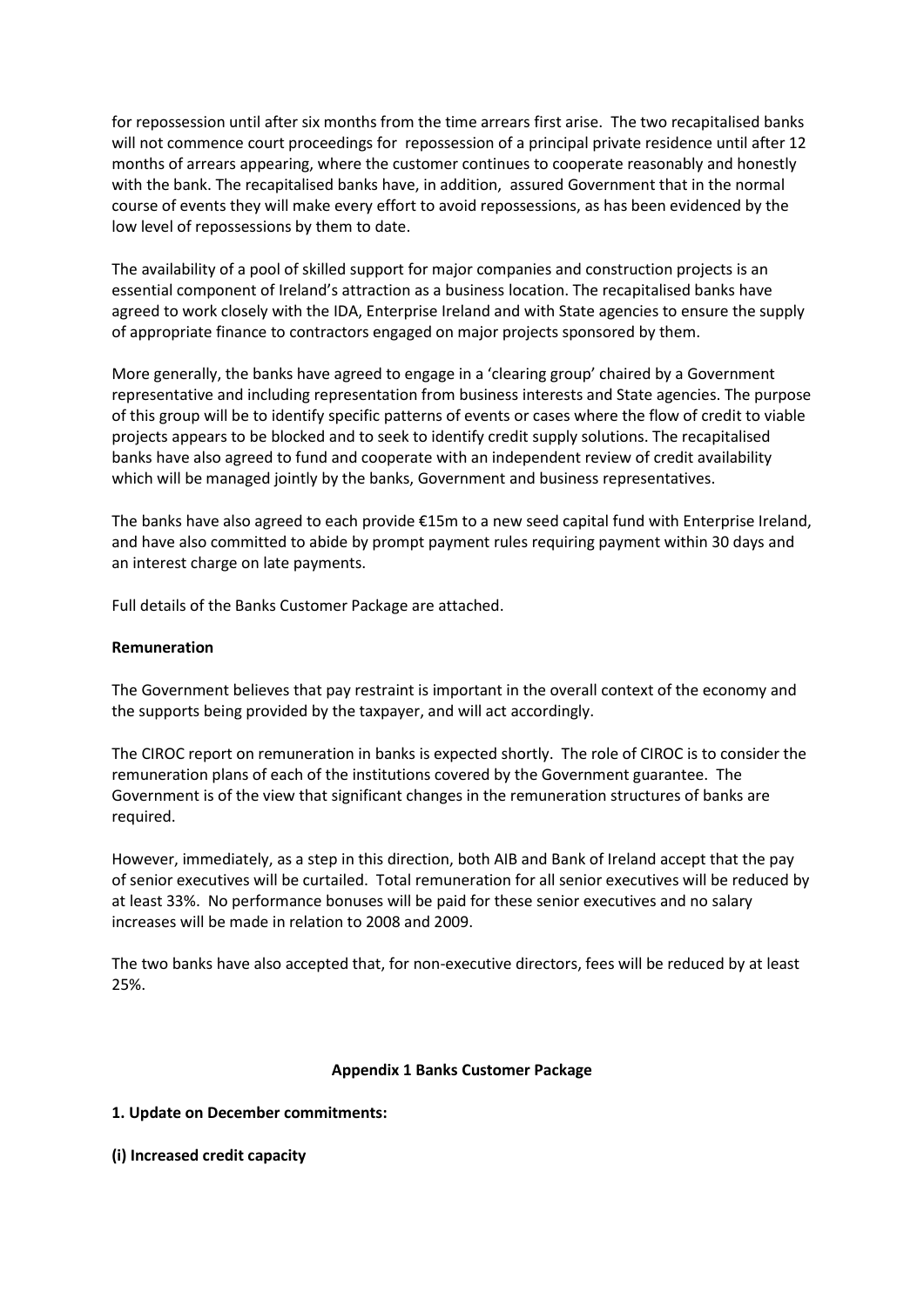Increase lending capacity to small to medium enterprises by 10% and provide an additional 30% capacity for lending to first time buyers in 2009:

Implementation is being actively monitored. The banks have agreed to make quarterly reports to the Financial Regulator, with the first report to end March 2009 to be submitted by end April 2009. If the extra capacity available for mortgages is not taken up in any quarter, it will be redirected to SMEs in the following quarter.

AIB and Bank of Ireland have also committed to public campaigns to actively promote small business and mortgage lending at competitive rates with increased transparency on the criteria to be met.

# **Environmental and Clean Energy and Innovation Fund:**

The recapitalised banks have confirmed that they have established, or are about to introduce, the €100m fund to support environment friendly investment and innovations in clean energy. A quarterly report to the Financial Regulator of the loans made and the purposes for which they have been made will be required.

# **(ii) Update on Codes of Practice**

**Code of practice for business lending to small and medium enterprises:** This code has been finalised and will be published by the Financial Regulator by the end of this week. The new statutory code will apply to all regulated banks and building societies. The code will facilitate access to credit, promote fairness and transparency, and ensure that banks will assist borrowers to meet their obligations, or otherwise deal with an arrears situation in an orderly and appropriate manner.

The business lending code will include a requirement for banks to offer their business customers annual review meetings, to inform customers of the basis for decisions made and to have written procedures for the proper handling of complaints. Where a customer gets into difficulty the banks will give the customer reasonable time and seek to agree an approach to resolve problems and to provide appropriate advice. This will be a statutory code and Banks will be required to demonstrate compliance.

**Code of practice on Mortgage Arrears:** This code of practice will also be published by the Financial Regulator by the end of this week. This statutory code will apply to all mortgage lenders and covers lending on a customer's principal private residence. A lender may not seek repossession until every reasonable effort has been made to agree an alternative repayment schedule with the borrower. The Code will ensure that mortgage lenders can only commence legal action for repossession six months from the time arrears first arise.

In addition to the code the two recapitalised banks will not commence court proceedings for repossession of a principal private residence within 12 months of arrears appearing, where the customer maintains contact and cooperates reasonably and honestly with the bank. The recapitalised banks have, in addition, assured Government that in the normal course they will make every effort to avoid repossessions, as evidenced by the low level of repossessions by them to date.

### **(iii) Other December package commitments**

**Basic bank account:** The Financial Regulator has engaged with the recapitalised banks about the development of these accounts and on detailed targets.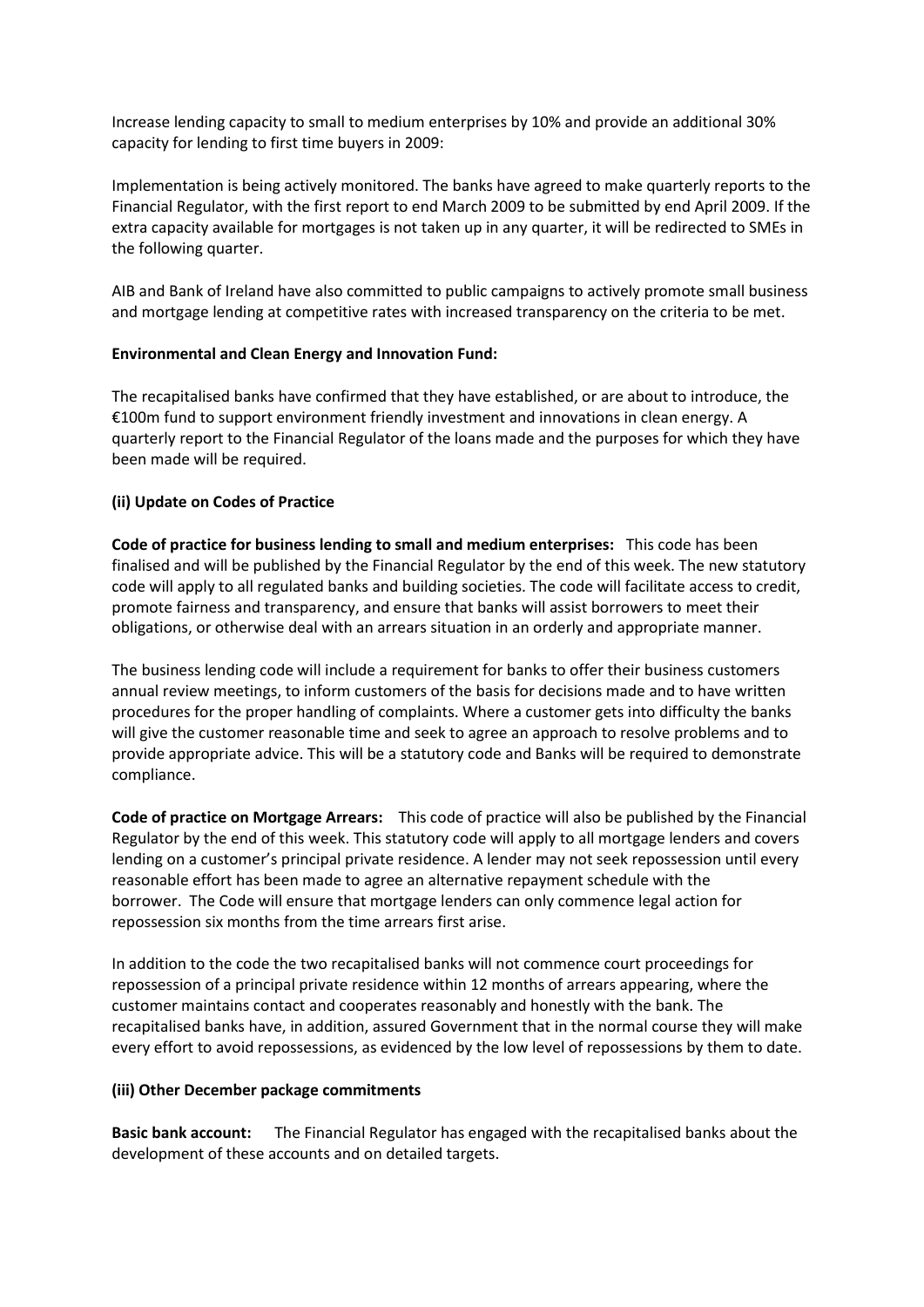**Customer communications and financial education:** The recapitalised banks have submitted proposals to improve customer communications to the Financial Regulator. These are currently being examined. Further developments on financial education will follow the conclusion of the Financial Regulator's Financial Capability Study and the publication of the Report of the Steering Group on Financial Education.

# **2. New Initiatives:**

## **Independent Review of Credit Availability**

It continues to be reported that customers with viable business propositions are being refused credit, while other reports suggest that falling demand for credit is the main cause of reduced credit flow. The perception of limited credit availability can be damaging at this time of fragile business and consumer confidence. The Government has therefore decided that there should be an independent review of bank lending to report within five weeks.

The recapitalised banks have agreed to fund an independent review which will be managed jointly by the banks, Government and business representatives. The banks have undertaken to co-operate fully with this review and to engage constructively in implementing any recommendations made.

# **Credit for suppliers to major projects**

The availability of a pool of skilled contractors available to support major national and international companies and construction projects is an essential component of Ireland's attraction for major investing companies. IDA and EI approved companies and major State agencies have reported difficulties encountered by their sub-suppliers in obtaining the necessary bank support to provide a service to them. They contend that this is not due to any lack of creditworthiness on the part of these suppliers but rather as a result of a general policy of the banks not to advance credit. If availability of finance restricts the ability of suppliers and sub contractors to contribute it would seriously compromise our ability to maintain current levels of activity or to attract investment from such companies in the future.

The recapitalised banks have agreed to work closely with the IDA, Enterprise Ireland and with State agencies to ensure the supply of appropriate finance to contractors engaged on major projects sponsored by them.

More generally, the banks have agreed to engage in a 'clearing group' chaired by a Government representative and including representation from business interests and State agencies. The purpose of this group will be to identify specific patterns of events or cases where the flow of credit to viable projects appears to be blocked and to seek to identify credit supply solutions.

### **Venture Capital Funding:**

Accessing seed finance for start-ups is critical for continuous economic development. Companies developing new products and services tend to make significant expenditure on Research and Development and have the potential to create significant new employment, particularly for graduates.

Building on the banks commitment to the indigenous capital venture sector, AIB and Bank of Ireland will both commit a further €15m each to new or existing seed capital funds, in collaboration with Enterprise Irelands Seed and Venture Capital Programme, to further create and develop indigenous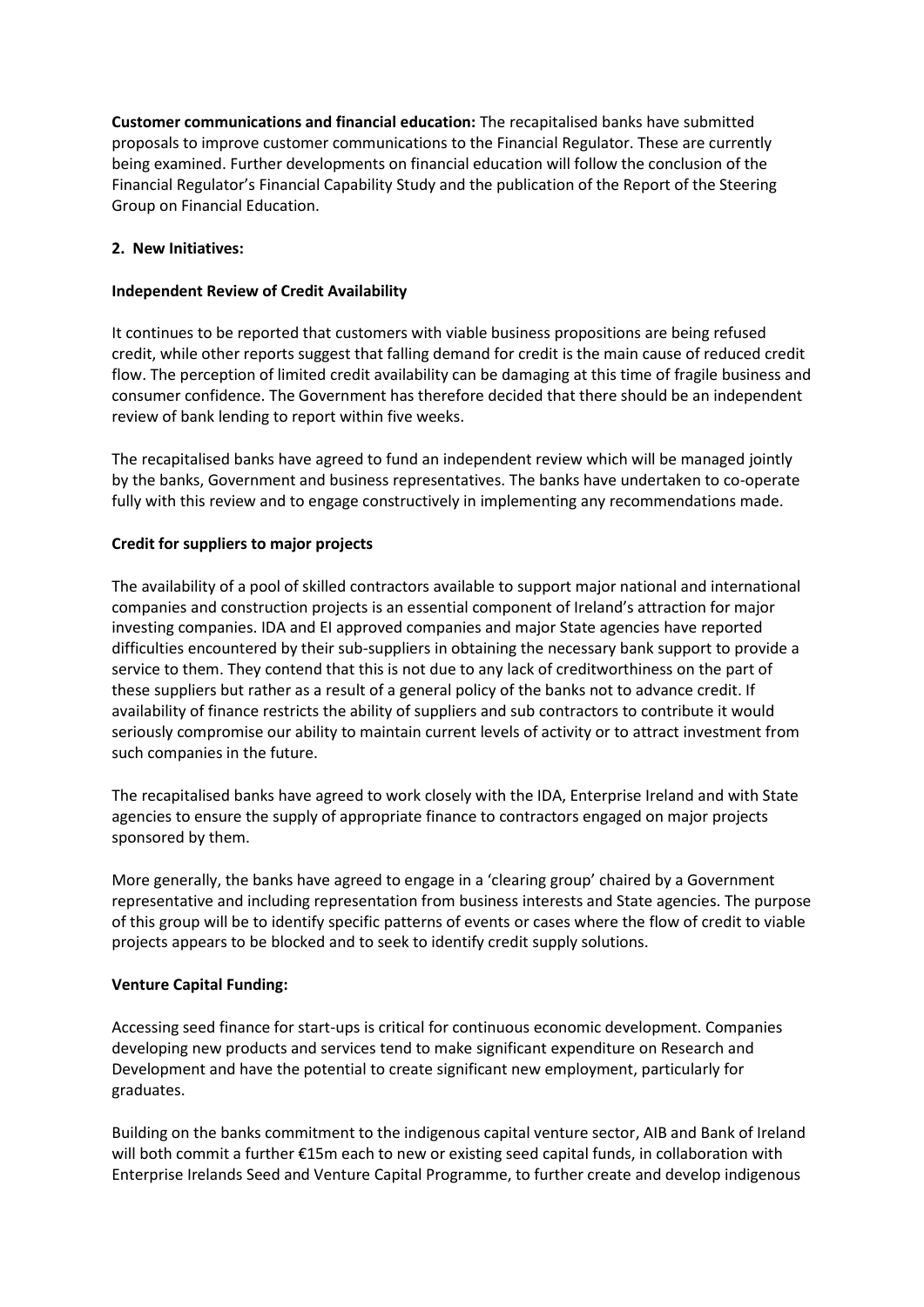enterprise. The banks funding will be matched as appropriate by funding under Enterprise Ireland's Seed and Venture Capital Programme and/or by funding from other national or international investors.

### **Prompt payment:**

Prompt payment is important to underpin cash flow, particularly for small businesses. The recapitalised banks have committed to prompt payment arrangements in future customer contracts which will involve payment within 30 days and a late payment interest charge on any payments made after 30 days.

# **Appendix 2 Summary Preference Share Term sheet for each of**

# **Allied Irish Banks and Bank of Ireland**

(Subject to approval of the EU Commission, Shareholders and Relevant Regulatory Consents)

### **Preference Shares**

**Form:** Perpetual €3.5 billion Core Tier 1 non-cumulative preference shares plus Warrants (the "New Preference Shares").

**Ranking:** Return of capital pari passu with ordinary share capital on liquidation. Dividends payable pari passu with other Core Tier 1 capital, in priority to dividends on ordinary shares.

**Dividend:** Fixed dividend of 8%, payable annually. Dividends payable in cash at the discretion of the bank. If cash dividend not paid, then ordinary shares are issued in lieu at a time no later than the date on which the bank subsequently pays a cash dividend on other Core Tier 1 capital. The voting rights associated with such shares may be exercised from the date the dividend became payable.

**Repurchase:** Repurchase at option of bank at par in the first five years and at 125% of par thereafter. Repurchase may be made from profits available for distribution or from replacement capital which qualifies as Core Tier 1, in each case subject to the approval of the Financial Regulator.

**Board Representation**: While any New Preference Shares are outstanding, the Minister for Finance will have the right to directly appoint 25% of the directors of the Board of the bank (inclusive of the two directors appointed under the Guarantee Scheme).

**Voting Rights:** While any New Preference Shares are outstanding, the Minister will have 25% of total ordinary voting rights in respect of change of control and board appointments. The 25% of total voting rights of the Minister in respect of board appointments is inclusive of the voting rights associated with warrants and ordinary shares issued in lieu of cash dividends.

**Capital structure:** The prior consent of the Minister is required for capital issuance or redemptions (other than redemption of the New Preference Shares) or other changes in the capital structure of the bank.

**Transferable**: Yes, without voting rights.